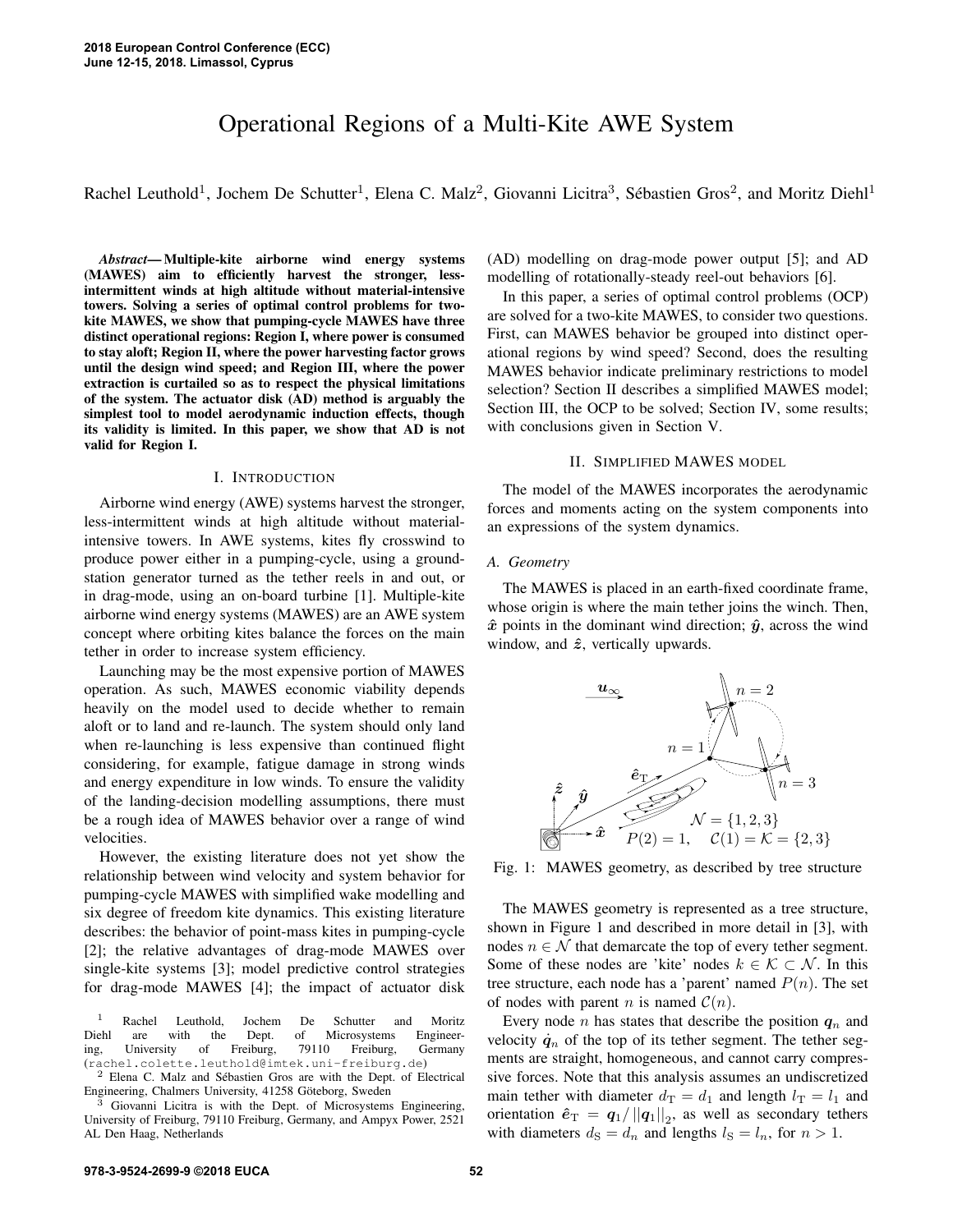TABLE I: MAWES modelling parameters

| sym.                      | value                         | src.   | sym.                               | value               | src.   |
|---------------------------|-------------------------------|--------|------------------------------------|---------------------|--------|
|                           |                               |        |                                    |                     |        |
| b                         | $5.5 \text{ m}$               | [8]    | $\rho_{\rm d}$                     | 970 $\text{kg/m}^3$ | [9]    |
| $c_{\text{ref}}$          | $0.55 \; \mathrm{m}$          | [8]    | $f_{\rm s}$                        | 10                  |        |
| $m_{\rm K}$               | $36.8$ kg                     | [8]    | $\sigma_{\rm max}$                 | 3.6 GPa             | [9]    |
| $\pmb{J}_{xx}$            | $25 \text{ kg} \text{ m}^2$   | [8]    | $C_{\rm T}$                        | 1.0                 | [10]   |
| $\pmb{J}_{yy}$            | 32 kg m <sup>2</sup>          | [8]    | $z_{\text{ref}}$                   | 10 <sub>m</sub>     | $[11]$ |
| $\mathbf{J}_{zz}$         | 56 kg m <sup>2</sup>          | [8]    | $z_0$                              | $0.1 \text{ m}$     | [11]   |
| $\mathbf{J}_{xz}$         | $0.47 \text{ kg} \text{ m}^2$ | [8]    | $\gamma$                           | 1.4                 | $[10]$ |
| $m_{\rm W}$               | $100 \text{ kg}$              |        | R                                  | 287 J/kg/K          | [10]   |
| $C_{\rm L,0}$             | 0.528                         | $[12]$ | $C_{\rm n,0}$                      | 0.0                 | [12]   |
| $C_{\rm S,0}$             | 0.0                           | $[12]$ | $C_{\rm m, \delta_a}$              | 0.29                | [12]   |
| $C_{\mathrm{D},0}$        | 0.027                         | $[12]$ | $C_{\rm l, \delta_e}$              | 0.81                | [12]   |
| $C_{\mathrm{L},\alpha}$   | 4.63                          | [12]   | $C_{\mathrm{n},\delta_\mathrm{r}}$ | 0.04                | $[12]$ |
| $C_{\mathrm{D},\alpha}$   | 0.097                         | [12]   | $C_{\rm m,\alpha}$                 | $-0.75$             | [12]   |
| $C_{\mathrm{D},\alpha^2}$ | 1.27                          | $[12]$ | $C_{\mathrm{l},\beta}$             | $-0.058$            | [12]   |
| $C_{\mathrm{S},\beta}$    | $-0.217$                      | [12]   | $C_{\mathrm{n},\beta}$             | 0.059               | [12]   |
| $C_{\mathrm{D},\beta^2}$  | $-0.162$                      | [12]   | $C_{\rm l,p}$                      | $-0.55$             | [12]   |
| $C_{\rm S,\delta_r}$      | 0.113                         | [12]   | $C_{\rm n,p}$                      | $-0.013$            | [12]   |
| $C_{1,0}$                 | 0.0                           | $[12]$ | $C_{\rm l,r}$                      | 0.06                | $[12]$ |
| $C_{\rm m,0}$             | $_{0.0}$                      | $[12]$ | $C_{\rm n,\underline{r}}$          | $-0.045$            | $[12]$ |

The rotational degrees of freedom of the  $k<sup>th</sup>$  kite are described with a direct cosine matrix  $\mathbf{R}_k = [\hat{\mathbf{e}}_{1,k}, \hat{\mathbf{e}}_{2,k}, \hat{\mathbf{e}}_{3,k}],$ whose unit vectors give the kite chord-wise, span-wise, and up axes, and an angular velocity vector  $\omega_k$ . As a rotation matrix,  $\mathbf{R}_k$  must be orthonormal:

$$
P_{\mathrm{ut}}\left(\boldsymbol{R}_{k}^{\top}\boldsymbol{R}_{k}-\boldsymbol{I}\right)=\boldsymbol{0},\tag{1}
$$

where the projection operator  $P_{\rm ut}$  selects the six upper triangular elements [7]. The aileron-, elevator- and rudderdeflection, written as  $\boldsymbol{\delta}_k = [\delta_{{\rm a},k}, \delta_{{\rm e},k}, \delta_{{\rm r},k}]^\top$ , determine the aerodynamics of the  $k^{\text{th}}$  kite. The deflection rates  $\dot{\boldsymbol{\delta}}_k$  are used to control  $\delta_k$ . A realistic kite geometry - wingspan b, mean aerodynamic chord  $c_{ref}$ , and planform area  $S_{ref} = bc_{ref}$  - is chosen to correspond to the Ampyx AP2, a real power kite. These values, and other modelling parameters can be found in Table I.

Using this tree geometry, the dynamics of the MAWES can be formulated such that the behavior of the system can be studied at various wind velocities.

## *B. Dynamics*

The MAWES mechanical power can be found when modelling the motion of the three degree-of-freedom tether nodes and the six degree-of-freedom kite nodes.

*1) Translational dynamics:* The translational MAWES dynamics can be described with Lagrangian dynamics using a set of generalized coordinates  $q = [q_n^\top]^\top$ .

The mass of a node is considered to be half of the mass of its connected tether segments. For kite nodes, the node mass additionally contains the mass of a kite  $m<sub>K</sub>$ . Then, the node mass  $m_n$  can be found as:

$$
m_n = m_{\mathcal{K}} \delta_{(n \in \mathcal{K})} + \frac{1}{2} \rho_{\mathcal{d}} \left( s_n l_n + \sum_{c}^{c(n)} s_c l_c \right), \tag{2}
$$

where  $\delta_{(n \in \mathcal{K})}$  is 1 for kite nodes and 0 otherwise,  $\rho_d$  is the tether density, and the tether diameter  $d_n$  gives the crosssectional area  $s_n = \pi d_n^2/4$ .

Each node's potential energy  $V_n$  and kinetic energy  $T_n$ can be found, using  $g$  as the gravitational acceleration:

$$
V_n = m_n g \, \mathbf{q}_n^\top \hat{\mathbf{z}}, \qquad T_n = \frac{1}{2} m_n \dot{\mathbf{q}}_n^\top \dot{\mathbf{q}}_n. \tag{3}
$$

The tether likely does not contribute much to the system inertia; however, the heavy generator drum which reels-in and -out may contribute. As such, the kinetic energy of the drum  $T_W$  is included in the Lagrangian dynamics, by assuming the drum is a solid cylinder of mass  $m_W$  which has a no-slip condition with the main tether:

$$
T_{\rm W} = \frac{1}{4} m_{\rm W} l_{\rm T}^2.
$$
 (4)

The tethers constrain the distance between the nodes. With  $q_0$  at the origin, the constraints for all  $n \in \mathcal{N}$  read:

$$
c_n = \frac{1}{2} \left( \left( \boldsymbol{q}_n - \boldsymbol{q}_{n-1} \right)^\top \left( \boldsymbol{q}_n - \boldsymbol{q}_{n-1} \right) - l_n^2 \right), \qquad (5)
$$

and are concatenated into a vector c. Similarly, the constraint multipliers  $\lambda_n$  can be concatenated into a vector  $\lambda$ .

The Lagrangian of the MAWES is then given by

$$
\mathcal{L} = \sum_{n}^{N} T_n + T_{\mathbf{W}} - \sum_{n}^{N} V_n - \boldsymbol{\lambda}^{\top} \mathbf{c}.
$$
 (6)

Let the generalized force vector  $\mathbf{F} = [\mathbf{F}_n^\top]^\top$  contain each node's external force  $F_n$ . Then, the Lagrangian dynamics, after performing an index reduction on the holonomic constraints, are summarized by:

$$
\frac{d}{dt}\frac{\partial \mathcal{L}}{\partial \dot{q}} - \frac{\partial \mathcal{L}}{\partial q} = \boldsymbol{F}, \qquad \ddot{c} + 2\kappa \dot{c} + \kappa^2 c = 0. \tag{7a}
$$

Note that Baumgarte stabilization with parameter  $\kappa$  is applied to the constraint  $(\ddot{c} = 0)$  to preserve linear independence in a periodic context [7].

Using the tether tension  $\tau_n = \lambda_n l_n$ , the tether stress  $\sigma_n$ must be within a safety factor  $f_s$  of the tether yield stress  $\sigma_{\text{max}}$ . For  $n \in \mathcal{N}$ , this reads:

$$
\frac{\tau_n f_s}{\sigma_{\text{max}} s_{\text{max}}} - \frac{s_n}{s_{\text{max}}} \le 0,\tag{8}
$$

where  $s_{\text{max}}$  is the cross-sectional area at the maximum tether diameter  $d_{\text{max}}$ . For an undiscretized main tether, the main tether stress  $\tau_{\rm T} = \tau_1$ .

The dynamics of the remaining translational states read:

$$
\frac{d[\mathbf{q}_n^\top, \boldsymbol{\delta}_k^\top, l_\mathrm{T}, \dot{l}_\mathrm{T}]^\top}{dt} - [\dot{\mathbf{q}}_n^\top, \dot{\boldsymbol{\delta}}_k^\top, \dot{l}_\mathrm{T}, \ddot{l}_\mathrm{T}]^\top = 0. \tag{9}
$$

*2) Rotational dynamics:* The tethers are assumed to hold the kites at their center of mass. Then,  $\omega_{x,k}$ , the skewsymmetric matrix of  $\omega_k$ , the kite moment of inertia  $J$ , and the external moment  $M_k$  about the body-fixed axes, give the rotational dynamics of the  $k<sup>th</sup>$  kite as:

$$
\frac{d\mathbf{R}_k}{dt} - \mathbf{R}_k \boldsymbol{\omega}_{\mathbf{x},k} = 0, \quad (10a)
$$

$$
J\frac{d\omega_k}{dt} + \omega_k \times (J\omega_k) - M_k = 0.
$$
 (10b)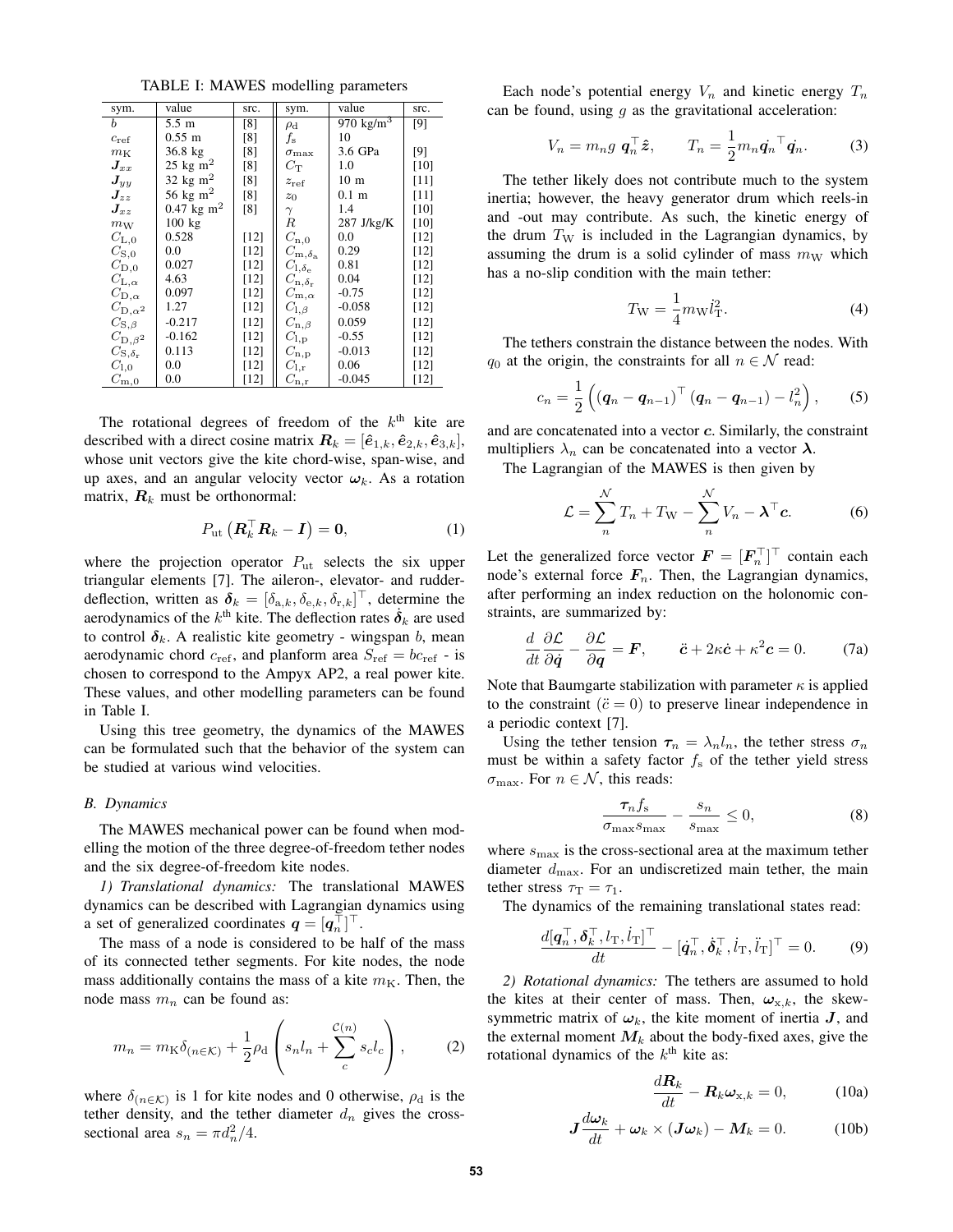TABLE II: Variable bounds,  $\hat{e}_i \in \{\hat{x}, \hat{y}, \hat{z}\}, \text{sf } \in \{\text{a}, \text{e}, \text{r}\}\$ 

| $\nu$                                                                  | $\nu_{\rm min}$ | $\nu_{\text{max}}$ | units              |                 | $\nu_{\rm min}$ | $\nu_{\text{max}}$ | units   |
|------------------------------------------------------------------------|-----------------|--------------------|--------------------|-----------------|-----------------|--------------------|---------|
| $\frac{\bm{q}_n^\top\bm{\hat{z}}}{\ddot{\bm{q}}_n^\top\hat{\bm{e}}_i}$ | 10              | $5 \cdot 10^3$     | m                  | $l_{\rm T}$     | 0               | $10^4$             | m       |
|                                                                        | $-12q$          | 12q                | m/s <sup>2</sup>   | $\iota_{\rm T}$ | $-\infty$       | $5u_{\text{ref}}$  | m/s     |
| $\delta_{{\rm a},k} \delta_{{\rm e},k}$                                | $-0.35$         | 0.35               | rad                | $l_{\rm T}$     | $-15$           | 15                 | $m/s^2$ |
|                                                                        | $-0.52$         | 0.52               | rad/s              | $l_{\rm S}$     | b               | <b>100b</b>        | m       |
| $\delta_{\mathrm{r},k}$                                                | $-0.52$         | 0.52               | rad/s              | $d_n$           | $10^{-3}$       | $10^{-1}$          | m       |
| $\lambda_n$                                                            | $_{0}$          | $10^4$             | N/m                | $t_{\rm f}$     | 0               | 500                | S       |
| $\dot{\delta}_{\rm sf}$                                                | $-2$            | 2                  | rad/s <sup>2</sup> | $\alpha$        | $-7.4$          | 21.8               | deg     |
| β                                                                      | $-15$           | 15                 | $\deg$             |                 |                 |                    |         |

*3) Energy dynamics:* The energy produced by the MAWES is the integrated instantaneous mechanical power:

$$
\dot{E} = P = \tau_{\rm T} \dot{l}_{\rm T},\tag{11}
$$

where P is the instantaneous power produced, with  $\overline{P}$  =  $E(t_f)/t_f$  the average power over the pumping cycle period  $t_f$ . The energy starts the pumping cycle at zero:

$$
E(t_0) = 0.\t(12)
$$

A number of bounds are applied in order to preclude nonphysical solutions, such as subterranean flight, and compressive tether forces. For the variables named in Table II, these bounds read as:

$$
\nu_{\min} \le \nu \le \nu_{\max}.\tag{13}
$$

With the dynamic framework in place, the MAWES model now needs to find  $F_n$  and  $M_k$  using an aerodynamic model.

# *C. Aerodynamic model*

The aerodynamics of the tether and kites are determined by their motion within the modelled atmosphere, including simplified wake modelling.

*1) Atmosphere:* For simplicity, the atmosphere is approximated as a steady boundary layer, despite not well representing altitudes above 500m or instantaneity. This model, as well as parameters appropriate to the AWE context, are given in [11], with international standard atmosphere relations for temperature  $T(z)$ , density  $\rho(z)$ , a log-wind profile for the free-stream velocity  $u_{\infty}(z)$ , and dynamic pressure  $q_{\infty}(z)$ :

$$
\boldsymbol{u}_{\infty}(z) = u_{\text{ref}} \frac{\log \frac{z}{z_0}}{\log \frac{z_{\text{ref}}}{z_0}} \hat{\boldsymbol{x}}, \qquad q_{\infty}(z) = \frac{1}{2} \rho(z) \boldsymbol{u}_{\infty}^{\top} \boldsymbol{u}_{\infty}, \tag{14}
$$

where the reference wind velocity  $u_{ref} = u_{ref} \hat{x}$  is measured at altitude  $z_{ref}$ , and  $z_0$  is the roughness length.

2) Tether aerodynamics: The drag force  $F_{S,n}$  on the  $n<sup>th</sup>$  segment of tether is determined by approximating the tether segment as a non-rotating cylinder, with an average velocity and altitude  $z_n = (q_n + q_{P(n)})^\top \hat{z}/2$  from the segment endpoints:

$$
\boldsymbol{F}_{\text{S},n} = \frac{C_{\text{T}}}{2} \rho(z_n) ||\boldsymbol{u}_{\text{a},n}||_2 d_n l_n \boldsymbol{u}_{\text{a},n},
$$
(15)

using the tether drag coefficient  $C_T$  and  $u_{a,n}$  is the apparent velocity of the midpoint of the tether:

$$
\boldsymbol{u}_{\mathrm{a},n} = \boldsymbol{u}_{\infty}(z_n) - \frac{1}{2} \left( \dot{\boldsymbol{q}}_n + \dot{\boldsymbol{q}}_{P(n)} \right). \tag{16}
$$

The tether drag on a given segment of tether is shared equally between the segment's two endpoints. The decision to use this first order approximation was made to limit model complexity. One caveat is that the approximation underestimates the effective moment on the kites from secondary tether drag.

The  $n^{\text{th}}$  node experiences a tether drag  $F_{N,n}$  found as:

$$
F_{N,n} = \frac{1}{2} \left( F_{S,n} + \sum_{c}^{C(n)} F_{S,c} \right).
$$
 (17)

For nodes that do not have kites ( $n \notin \mathcal{K}$ ), the external force is purely the tether drag force:  $F_n = F_{N,n}$ .

*3) Axial induction approximation:* The wind velocity at the kite is different from the free-stream described in (14) due to induction, the wind field's reaction to the aerodynamic force exerted by the kite. The actuator disk (AD) method gives a first-order induction model. The AD determines the induced velocity at the kite by requiring the flow to decrease its momentum to compensate for the aerodynamic force on the kite along the axis of rotation.

The AD approximation assumes that the kite orbit axis of rotation, the main tether, and the free-stream wind direction are aligned; that wake expansion and rotation is negligible; and that the flow is potential, in equilibrium, and uniform within a stream-tube cross-section containing the kites. Following the derivation applied for conventional wind turbines [13], the AD approximation reads:

$$
4 q_{\infty} \left( \boldsymbol{q}_{\mathrm{c}}^{\top} \hat{\boldsymbol{z}} \right) A a (1 - a) - \hat{\boldsymbol{e}}_{\mathrm{T}}^{\top} \left( \sum_{k}^{K} \boldsymbol{F}_{k} \right) = 0, \quad (18a)
$$

$$
0 \le a \le 0.4, \quad (18b)
$$

where  $q_c = \sum_{k=1}^{K} q_k / |\mathcal{K}|$  is the arithmetic center of the kites.

Here, the annulus area  $A$  is approximated as an average of the annuli approximated per kite. Each kite's annulus is defined by an outer radius from the outer wing-tip to  $q_c$ , and an inner radius to the inner wing-tip. This approximation was chosen for its simplicity, as it can be computed in both the reel-in and reel-out phases.

$$
A = \sum_{k}^{\mathcal{K}} \frac{4\pi}{|\mathcal{K}|} \left(\frac{1}{2}b\hat{\boldsymbol{e}}_{2,k}\right)^{\top} (\boldsymbol{q}_k - \boldsymbol{q}_c). \tag{19}
$$

*4) Kite aerodynamics:* Given the wind velocity defined previously, aerodynamic stability derivatives describe the kite's aerodynamics [8].

With apparent velocity  $u_{a,k} = u_{\infty}(q_k^{\top} \hat{z})$   $(1 - a) - \dot{q}_k$ , the  $k<sup>th</sup>$  kite's orientation with respect to the flow is given by the angle-of-attack  $\alpha_k$  and the side-slip angle  $\beta_k$ :

$$
\alpha_k = \frac{\boldsymbol{u}_{\mathrm{a},k}^{\top} \hat{\boldsymbol{e}}_{3,k}}{\boldsymbol{u}_{\mathrm{a},k}^{\top} \hat{\boldsymbol{e}}_{1,k}}, \qquad \beta_k = \frac{\boldsymbol{u}_{\mathrm{a},k}^{\top} \hat{\boldsymbol{e}}_{2,k}}{\boldsymbol{u}_{\mathrm{a},k}^{\top} \hat{\boldsymbol{e}}_{1,k}}, \tag{20}
$$

where the flow remains attached by requiring that:

 $\alpha_{\min} \leq \alpha_k \leq \alpha_{\max}, \qquad \beta_{\min} \leq \beta_k \leq \beta_{\max}.$  (21)

The aerodynamic force and moment coefficients of the  $k^{\text{th}}$  kite - drag  $C_{\text{D},k}$ , side  $C_{\text{S},k}$ , lift  $C_{\text{L},k}$ , roll  $C_{1,k}$ , pitch  $C_{m,k}$ , and yaw  $C_{n,k}$  - can be found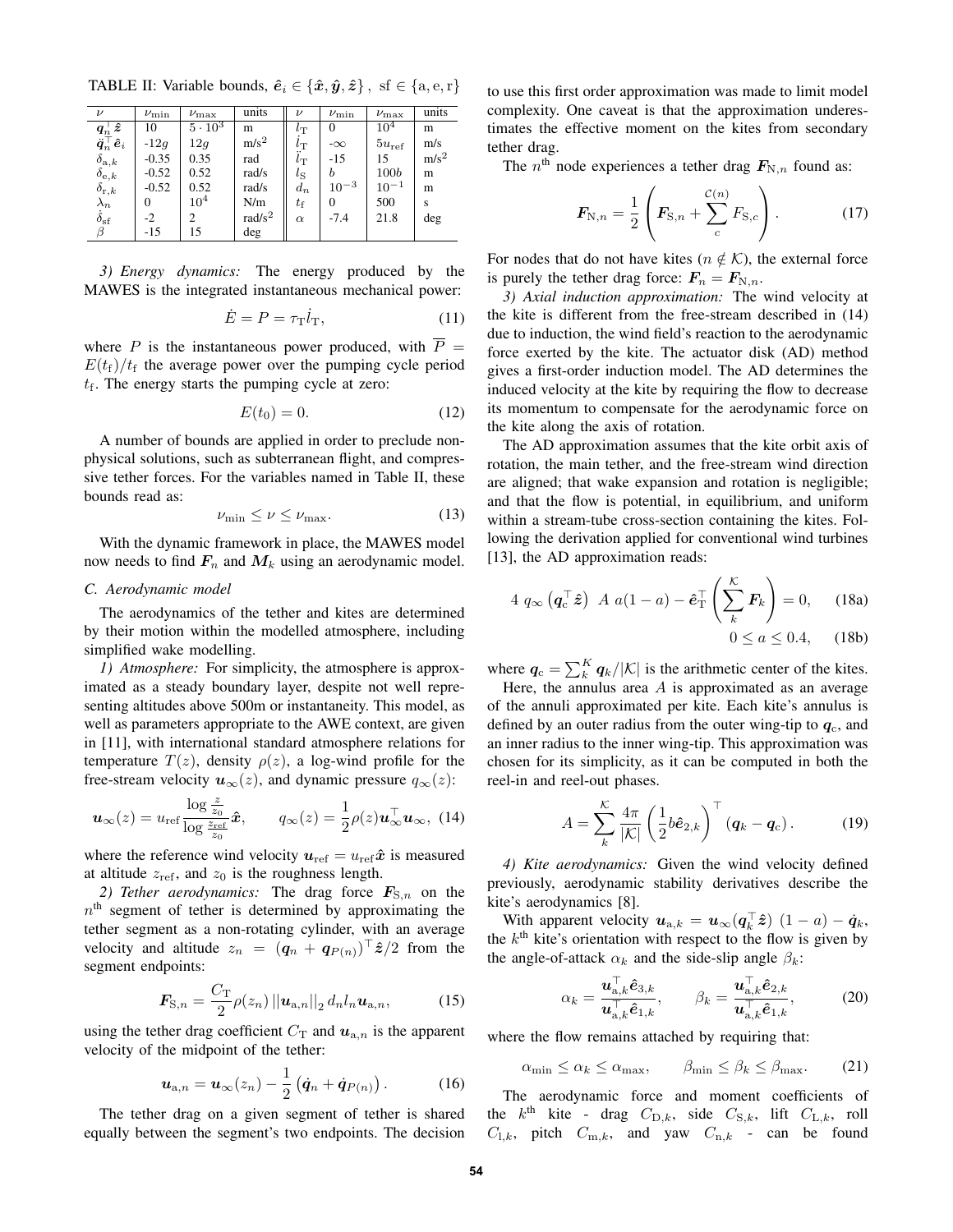with the standard linearizations about  $\alpha_k$ ,  $\beta_k$ ,  $\delta_k$ , and  $\mathrm{diag}([b,c_{\mathrm{ref}},b])\;\bm{\omega}_k/(2\,||\bm{u}_{\mathrm{a},k}||_2).$ 

Then, the aerodynamic force  $F_{K,k}$  and moment  $M_k$  on the  $k^{\text{th}}$  kite can be found, using the dynamic pressure  $q_k =$  $\frac{1}{2}\rho(\mathbf{q}_k^{\top}\hat{\mathbf{z}})$   $||\mathbf{u}_{\text{a},k}||_2^2$ , and the abbreviations  $c_{\alpha} = \cos \alpha_k$ ,  $s_{\alpha} =$  $\sin \alpha_k$ ,  $c_\beta = \cos \beta_k$ , and  $s_\beta = \sin \beta_k$ :

$$
\boldsymbol{F}_{K,k} = q_k S_{\text{ref}} \boldsymbol{R}_k \begin{pmatrix} c_{\alpha} c_{\beta} & -c_{\alpha} s_{\beta} & -s_{\alpha} \\ s_{\beta} & c_{\beta} & 0 \\ c_{\beta} s_{\alpha} & -s_{\alpha} s_{\beta} & c_{\alpha} \end{pmatrix} \begin{pmatrix} C_{\text{D},k} \\ C_{\text{S},k} \\ C_{\text{L},k} \end{pmatrix}, \quad (22a)
$$

$$
\boldsymbol{M}_k = q_k S_{\text{ref}} \begin{pmatrix} b & 0 & 0 \\ 0 & c_{\text{ref}} & 0 \\ 0 & 0 & b \end{pmatrix} \begin{pmatrix} C_{1,k} \\ C_{\text{m},k} \\ C_{\text{n},k} \end{pmatrix}. \quad (22b)
$$

For kite nodes  $k \in \mathcal{K}$ , the external force sums the tether force (17) and the kite force:  $\mathbf{F}_k = \mathbf{F}_{N,k} + \mathbf{F}_{K,k}$ .

To prevent the solution from leaving the incompressible flow regime where the stability derivative linearizations are valid, the MAWES Mach numbers - calculated for dry air using the heat capacity ratio  $\gamma$  and the gas constant  $R$  - are restricted:

$$
\frac{||\boldsymbol{u}_{\text{a},k}||_2}{\sqrt{\gamma \ R \ T(\boldsymbol{q}_k^{\top}\boldsymbol{\hat{z}})}} - 0.3 \le 0. \tag{23}
$$

#### *D. Periodicity*

Assuming periodic MAWES trajectories in steady wind conditions requires that the initial and final states are equivalent:

$$
\xi(t_{\rm f}) - \xi(t_0) = 0,\t(24)
$$

where  $\xi \in [q_n^\top, \dot{q}_n^\top, \omega_k^\top, \delta_k^\top, l_\text{T}, \dot{l}_\text{T}]^\top$ . To prevent a linear dependence with the rotation matrix orthonormality (1), the projection method [7] is employed to enforce the periodicity of  $\mathbf{R}_k$  as

$$
P_{\text{lt}}\left(\boldsymbol{R}_k(t_0)^\top \boldsymbol{R}_k(t_{\text{f}}) - I\right) = \mathbf{0},\tag{25}
$$

where the projection operator  $P_{1t}$  selects the three lower triangular elements.

Using the MAWES model described to this point, it remains to formulate an OCP capable of optimizing MAWES trajectories at different wind speeds.

#### III. OCP TO MAXIMIZE AVERAGE POWER

A power-maximization periodic optimal control problem is formulated using the previously described model:

$$
\underset{x}{\text{minimize}} \quad -\overline{P} + x^{\top} \boldsymbol{W} x \tag{26a}
$$

subject to 
$$
(1), (7) - (13), (18), (21), (23) - (25)
$$
 (26b)

The decision variables  $x = [w^\top, \theta^\top]^\top$  include timevarying states, algebraic variables, and controls  $w =$  $[q_n^{\top}, \dot{q}_n^{\top}, \text{vec}(\boldsymbol{R}_k)^\top, \boldsymbol{\omega}_k^\top, \boldsymbol{\delta}_k^\top, l_{\text{T}}, l_{\text{T}}, E, a, \lambda_n, \dot{\boldsymbol{\delta}}_k^\top, \ddot{l}_{\text{T}}]^\top;$  and parameters  $\boldsymbol{\theta} = [d_{\rm T}, d_{\rm S}, l_{\rm S}, t_{\rm f}]^{\top}$ . These variables are regularized with a small diagonal weighting matrix  $W$ .

Direct collocation is employed with Radau polynomials of degree 4 in 20 collocation intervals. A homotopy strategy similar to [14] is used to generate a feasible initial guess for the problem, after which (26) can typically be solved within one minute. The NLP is formulated in the algorithmic differentiation frame-work CasADi [15] in Python, and solved by the interior point NLP solver IPOPT [16], using the linear solver MA57 [17].

## IV. RESULTS

First, (26) is solved at a typical reference wind speed [11] of  $u_{\text{ref}}^* = 5$  m/s, to find reasonable values for the geometric parameters  $\theta$ : secondary tether-length  $l_s = 72$ m, and diameter  $d_S = 7.0$  mm, and main tether diameter  $d_T = 8.7$  mm. These values are frozen by modifying the bounds of (13), while the period  $t_f$  remains free. Then, (26) is solved over a range of reference wind speeds  $v =$  $u_{\text{ref}}/u_{\text{ref}}^* \in [0.2, 3]$ , a region limited by the ability of the solver to find a feasible solution.

#### *A. Operational regions for MAWES*

At different wind velocities, three distinct regions of MAWES behavior are found. The average power  $\overline{P}(v)$  and the average power harvesting factor  $\overline{\zeta}(v)$ are shown in Figure 2, where  $\overline{\zeta}$  is the time average of the instantaneous power harvesting factor  $\zeta$  =  $P/\left(q_\infty(q_1^\top\hat{\bm{z}})\bigsqcup|\bm{u}_\infty(q_1^\top\hat{\bm{z}})\bigsqcup_2\ \ |\mathcal{K}|\ S_\text{ref}\right)$  [1].

In Region I, the wind speed is not sufficient for the MAWES to harvest energy, and the system consumes energy to remain aloft. In Region II, the system is effectively 'over-designed' for the wind conditions, such that the power harvesting factor increases with the wind speed. In Region III, the system limits its energy extraction, due to active tether stress constraints. For the studied MAWES, the boundary between Regions I and II lays at  $v_I = 0.37$ ; between Regions II and III, at the 'design' reference wind speed  $v_{\text{III}} = 1$ . MAWES behavior and preliminary aerodynamic modelling applicability to Regions II, III, and I are described, respectively, in subsections IV-B, IV-C, and IV-D.



Fig. 2: Average power harvesting factor  $\overline{\zeta}$  and average power  $\overline{P}$  vs. reference velocity ratio v, for Regions I, II, and III.

# *B. Region II and the design case*

When  $u_{\text{ref}}^* = 5$  m/s and  $v = 1$ , the solution predicts an average power of  $\overline{P}$  = 51.7 kW with an average power harvesting factor  $\overline{\zeta} = 16.5$ . This estimate of power production from a two-kite MAWES is approximately 25 times larger than the 2 kW predicted for a single-kite AP2 in the same wind conditions [18]. This increase appears very large - even considering the doubling in planform area as drag-mode systems [3] have been predicted to produce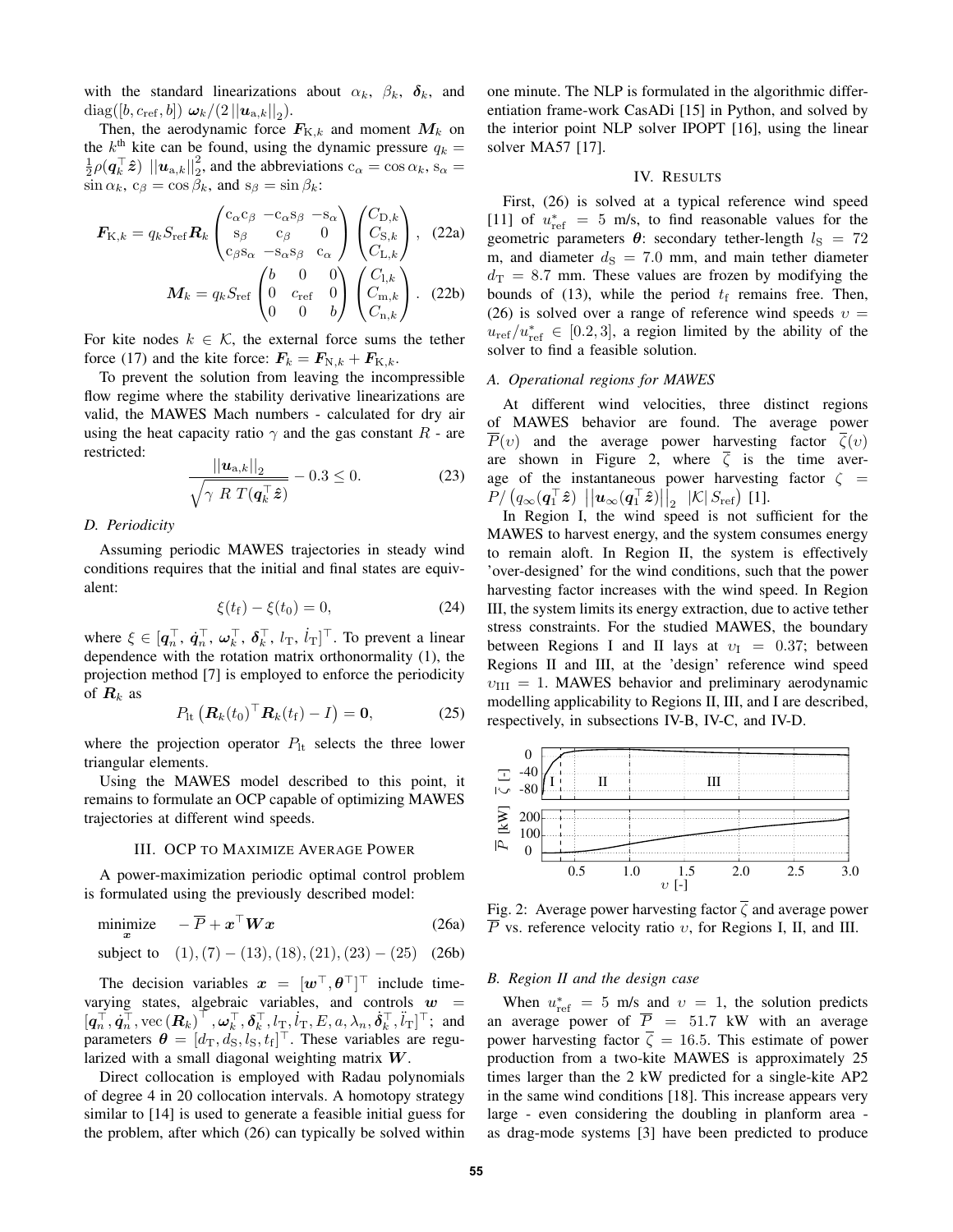

Fig. 3: Trajectory at design-case,  $v = 1$ ,  $u_{ref}^* = 5$  m/s, in (a) side-, (b) downstream-, (c) top-, (d) isometric-view.



Fig. 4: Induction factor a vs. (left) main tether length  $l_T$ , and (right) reel-out velocity  $l_{\rm T}$ , for design case with  $v = 1$ .

six times more power in a two-kite MAWES configuration compared to a single-kite system of equal total planform area. This large value may be due to the underestimation of tether drag mentioned previously.

The solution cannot be guaranteed to be a global solution, but it appears to be meaningful. As expected, the trajectory (Figure 3) has a helical reel-out phase, with a swooping reelin that decreases the component of force along the main tether. At  $v = 1$ , the average reel-out factor during the reelout phase  $\overline{f}_{\text{out}} = 0.39$  falls close to the Loyd single-kite optimum of one-third, using the instantaneous reel-out factor  $\begin{aligned} \hat{f} &= \hat{l}_\mathrm{T}/\left|\left|\bm{u}_\infty(\bm{q}_1^\top \bm{\hat{z}})\right|\right|_2. \end{aligned}$ 

The induction factors, describing the energy extracted from the wind, shown in Figure 4, follow a cycle of very small values during reel-in, and moderate values - limited by the tether stress constraint - during the reel-out. Considering the light loading of the AD annulus shown by the induction factors less than 1/3, small elevation angles between 10- 15<sup>o</sup>, and the orbit about the free-stream wind axis as in Figure 3, no indications were found that AD-type methods are invalid in Region II. However, the average Region II Reynolds number of  $1.8 \cdot 10^6$  may recommend models valid over flow transition.

## *C. Region III behavior*

The geometric parameters were sized with active tether stress constraints when  $v = 1$ . As the wind speed increases,



Fig. 5: Trajectory in Region III,  $v = 2.8$ , in (a) side-, (b) downstream-, (c) top-, (d) isometric-view.



Fig. 6: Induction factor a vs. (left) main tether length  $l_{\rm T}$ , and (right) reel-out velocity  $l<sub>T</sub>$ , in Region III with  $v = 2.8$ .

the MAWES must become less efficient at harvesting energy or these stress constraints will be violated. In response, the flight altitude decreases (see Figure 5) and the average reelout factor increases, reaching the value  $\overline{f}_{\text{out}} = 0.68$  at  $v = 2.8$ . Additionally, the average elevation angle increases - to  $12^{\circ}$  in Region II and  $15^{\circ}$  in Region III - increasing the cosine losses due to tether and wind misalignment. Further, the helical trajectory tightens as induction effects become less relevant. To extract less energy from the flow, the induction factors drop (Figure 6) until they are very small except during the strongest reel-in. Further study is needed to assess whether such jumps are consistent with the AD assumption of equilibrated flow.

#### *D. Region I behavior*

In Region I, the optimizer prefers trajectories that stay aloft at a minimum power cost. These 'holding patterns' appear to orbit primarily about the  $\hat{z}$  axis, as seen in Figure 7, to allow the lift force to better counteract gravity. Such a vertical orbit is fundamentally inconsistent with the AD assumptions. As such, wake modelling methods that are more flexible than the - very inexpensive - AD are required for the study of landing in Region I, leading to larger and more nonlinear OCPs.

#### V. CONCLUSION

In this paper, two-kite pumping-cycle MAWES behavior has been considered for different wind velocities. Analogous